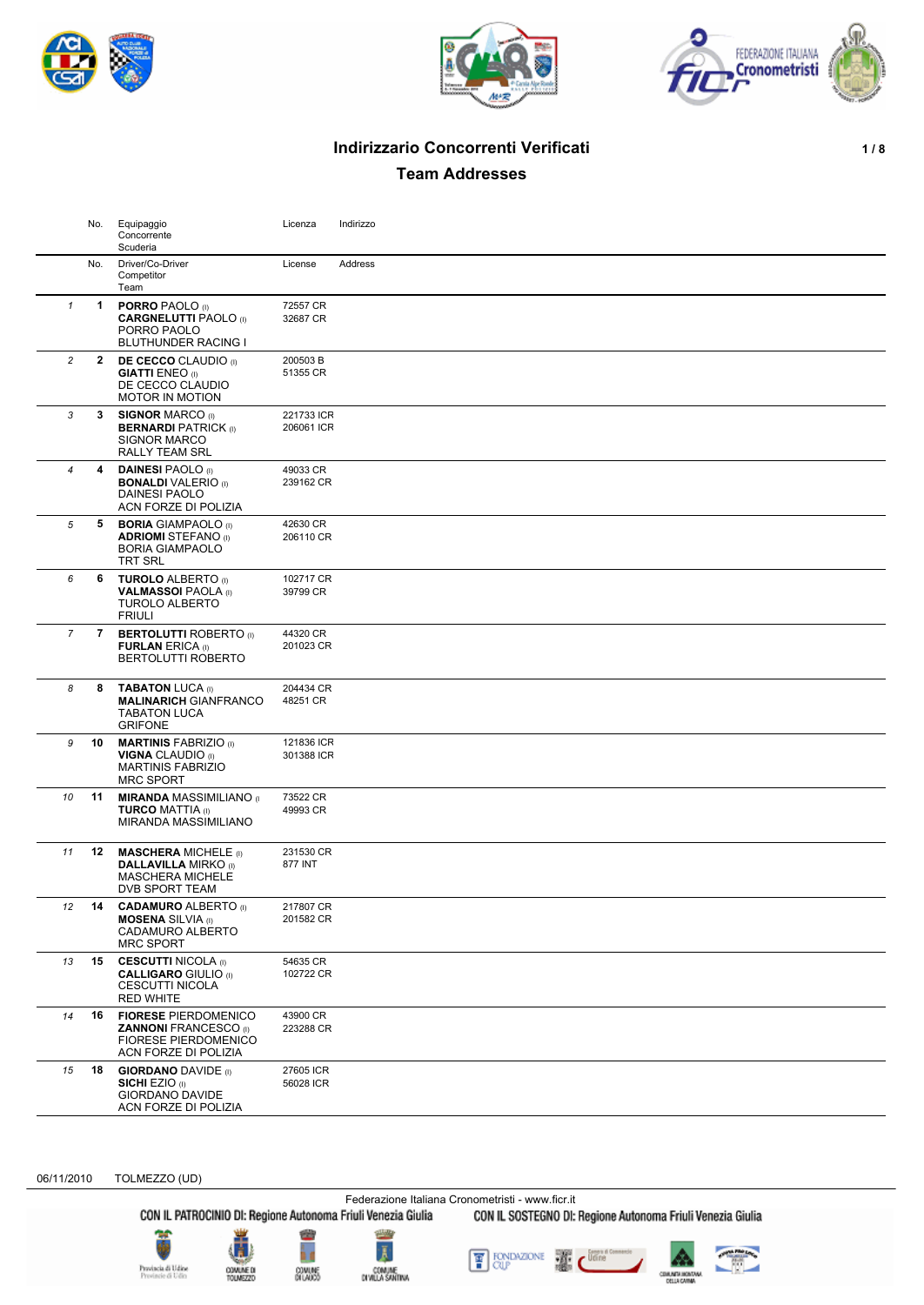





# **Indirizzario Concorrenti Verificati 2 / 8**

**Team Addresses**

|    | No. | Equipaggio<br>Concorrente                                                                                     | Licenza                 | Indirizzo |
|----|-----|---------------------------------------------------------------------------------------------------------------|-------------------------|-----------|
|    |     | Scuderia                                                                                                      |                         |           |
|    | No. | Driver/Co-Driver<br>Competitor                                                                                | License                 | Address   |
|    |     | Team                                                                                                          |                         |           |
| 16 | 19  | <b>DORETTO MICHELE (I)</b><br><b>MARINI ALESSANDRO</b> (I)<br>DORETTO MICHELE<br><b>DEXTERS TEAM</b>          | 42235 CR<br>56382 CR    |           |
| 17 | 20  | <b>IANESI MICHELE</b> (I)<br><b>LAVARONI PAOLO</b> (I)<br><b>IANESI MICHELE</b><br><b>FRIULI</b>              | 54749 ICR<br>64229 ICR  |           |
| 18 | 21  | <b>SORAVIA LUCA (I)</b><br><b>PAIS DE LIBERA ROBERTO</b><br>SORAVIA LUCA<br><b>BL RACING</b>                  | 54226 CR<br>82374 CR    |           |
| 19 | 22  | <b>PINK HANNES (A)</b><br><b>BUTOLLO UDO (A)</b><br>1 MRSC ST. VEIT                                           | 717 TL<br>716 TL        |           |
| 20 | 23  | <b>TOMASSO DIMITRI (I)</b><br><b>TURATTI MATTEO</b> (I)<br><b>TOMASSO DIMIRI</b><br><b>RALLY POINT</b>        | 210561 CR<br>230500 CR  |           |
| 21 | 24  | <b>MARTINELLI ALBERTO</b> (I)<br><b>CROSILLA</b> SIMONE (I)<br><b>MARTINELLI ALBERTO</b><br>CAR RALLY SERVICE | 213336 CR<br>80831 CR   |           |
| 22 | 25  | <b>PROSDOCIMO ALESSANDR</b><br><b>NADIN MAURO</b> (I)<br>PROSDOCIMO ALESSANDR<br><b>MRC SPORT</b>             | 99720 CR<br>202067 CR   |           |
| 23 | 26  | <b>PORRO</b> GIANCARLO (I)<br><b>ADDONDI LUCA (I)</b><br>PORRO GIANCARLO<br><b>BLUTHUNDER RACING I</b>        | 305738 CR<br>96842 CR   |           |
| 24 | 27  | <b>COPPOLA LUCA (I)</b><br><b>CRISTOFOLI ALEX (I)</b><br><b>CRISTOFOLI ALEX</b><br><b>MRC SPORT</b>           | 323382 C23<br>297376 CN |           |
| 25 | 28  | <b>SCHULZ FRANZ (A)</b><br><b>HOFSTETTER HANNES (A)</b><br><b>SCHULZ FRANZ</b>                                |                         |           |
| 26 | 29  | LE COULTRE STEPHANIE<br><b>CALECA VERONICA (I)</b><br>LE COULTRE STEPHANIE (<br><b>CARNIA CORSE SRL</b>       | 244682 CN               |           |
| 27 | 30  | <b>SALMASO ROBERTO</b> (i)<br><b>TURATTI GIULIO (I)</b><br>SALMASO ROBERTO                                    | 99791 CR<br>223269 CR   |           |
| 28 | 31  | <b>MINCIN</b> GABRIELE (I)<br><b>GIOIELLI ADRIANO</b> (I)<br><b>MINCIN GABRIELE</b><br><b>BL RACING</b>       | 237929 CN<br>55602 CR   |           |
| 29 | 32  | <b>KRAMER ALFRED (A)</b><br><b>RAUSCH JURGEN (A)</b><br><b>KRAMER ALFRED</b>                                  |                         |           |
| 30 | 33  | <b>LEIGEB HEINZ (A)</b><br><b>EDER HORST (A)</b><br>LEIGEB HEINZ                                              |                         |           |

06/11/2010 TOLMEZZO (UD)

Federazione Italiana Cronometristi - www.ficr.it<br>CON IL PATROCINIO DI: Regione Autonoma Friuli Venezia Giulia CON IL SOSTEGNO DI: Regione Autonoma Friuli Venezia Giulia





COMUNE D





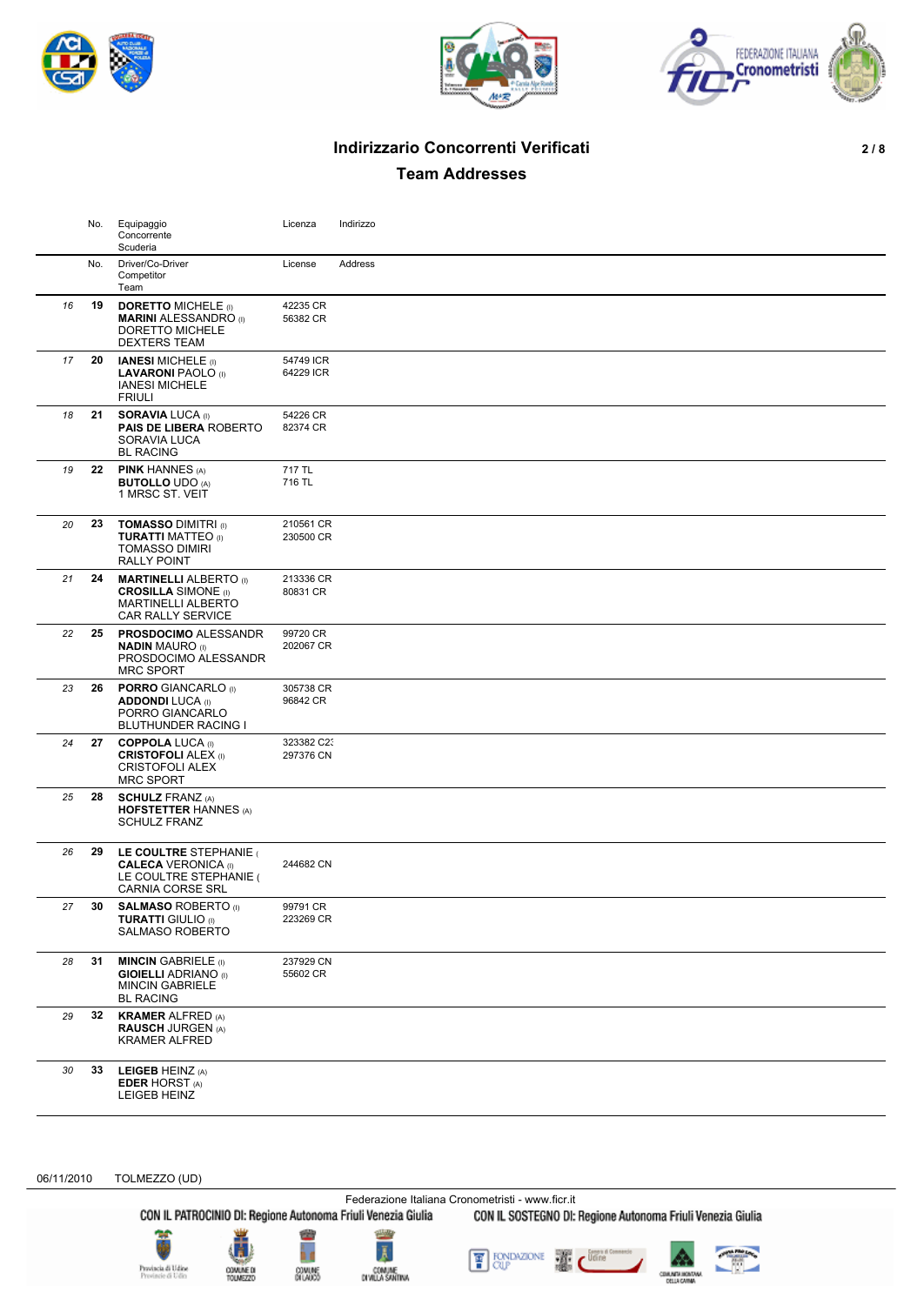





# **Indirizzario Concorrenti Verificati 3 / 8**

**Team Addresses**

|    | No. | Equipaggio<br>Concorrente<br>Scuderia                                                                          | Licenza                 | Indirizzo |
|----|-----|----------------------------------------------------------------------------------------------------------------|-------------------------|-----------|
|    | No. | Driver/Co-Driver<br>Competitor<br>Team                                                                         | License                 | Address   |
| 31 | 34  | <b>PATERNII ANTONINO</b> (I)<br><b>MINOZZI FLAVIO</b> (I)<br>PATERNII ANTONINO<br>SPILIMBERGO CORSE            | 298766 CR<br>295814 CR  |           |
| 32 | 35  | <b>BORIA ENNIO</b> (I)<br><b>BORIA FEDERICO (I)</b><br><b>BORIA ENNIO</b>                                      | 20518 CR<br>244826 CN   |           |
| 33 | 36  | <b>BRAVI FILIPPO (I)</b><br><b>BERTOLDI</b> ENRICO (I)<br><b>BRAVI FILIPPO</b><br>SPORT JOY                    | 238873 CN<br>244157 CN  |           |
| 34 | 37  | <b>NOSELLA FABIO (I)</b><br><b>ALTOE' MIRKO</b> (I)<br><b>NOSELLA FABIO</b><br><b>VIMOTORSPORT</b>             | 219918 CR<br>214678 CR  |           |
| 35 | 38  | <b>SCOPEL ROBERTO</b> (I)<br><b>DE MARCO ALICE (I)</b><br><b>SCOPEL ROBERTO</b><br><b>HAWK RACING CLUB SRL</b> | 202770 CR<br>221133 CR  |           |
| 36 | 39  | <b>ALZETTA MARCO (I)</b><br><b>CORONA GIOVANNI</b> (I)<br><b>ALZETTA MARCO</b><br><b>CARNIA CORSE SRL</b>      | 221328 CN<br>99766 CR   |           |
| 37 | 40  | <b>ACCO LINO</b> (I)<br><b>NARDUZZI EVA (I)</b><br>ACCO LINO<br><b>MIRANO RALLY</b>                            | 29155 CR<br>244700 CN   |           |
| 38 | 41  | <b>CROZZOLI MARCO (I)</b><br><b>DEL FRARI ALAN (I)</b><br><b>CROZZOLI MARCO</b><br>ACN FORZE DI POLIZIA        | 99769 ICR<br>232189 ICR |           |
| 39 | 42  | <b>SUSANI MANUEL (I)</b><br><b>GUION FEDERICO</b> (i)<br><b>SUSANI MANUEL</b><br>SPORT JOY                     | 241720 CN<br>244375 CN  |           |
| 40 | 43  | <b>DE SABBATA MATTEO</b> (I)<br><b>ROSSETTO MARIKA</b> (I)<br>DE SABBATA MATTEO<br><b>MOTOR IN MOTION</b>      | 202788 CN<br>96926 CR   |           |
| 41 | 45  | <b>ZANNIER MARCO (I)</b><br><b>BUDOIA ANDREA</b> (I)<br><b>ZANNIER MARCO</b><br><b>CAR RALLY SERVICE</b>       | 232400 CR<br>218960     |           |
| 42 | 46  | <b>ERLACHER CHRISTIAN (A)</b><br><b>APPELTAUER PAMELA (A)</b><br><b>ERLACHER CHRISTIAN</b>                     |                         |           |
| 43 | 47  | <b>PANATO TIZIANO (I)</b><br><b>GUGOLE LIA</b> (I)<br>PANATO TIZIANO                                           | 207136 ICR<br>241497 CN |           |
| 44 | 48  | <b>COLLINASSI ROBERTO</b> (I)<br><b>DALLA PIETRA FABIO (I)</b><br><b>COLLINASSI ROBERTO</b><br>E.R. MOTORSPORT | 233434 CN<br>211061 CR  |           |
| 45 | 49  | <b>SANSONETTO GUIDO</b> (I)<br><b>BARS LORIS</b> (I)<br>SANSONETTO GUIDO<br><b>MIRANO RALLY</b>                | 80794 CR<br>61538 CR    |           |
|    |     |                                                                                                                |                         |           |

06/11/2010 TOLMEZZO (UD)

Federazione Italiana Cronometristi - www.ficr.it<br>CON IL PATROCINIO DI: Regione Autonoma Friuli Venezia Giulia CON IL SOSTEGNO DI: Regione Autonoma Friuli Venezia Giulia









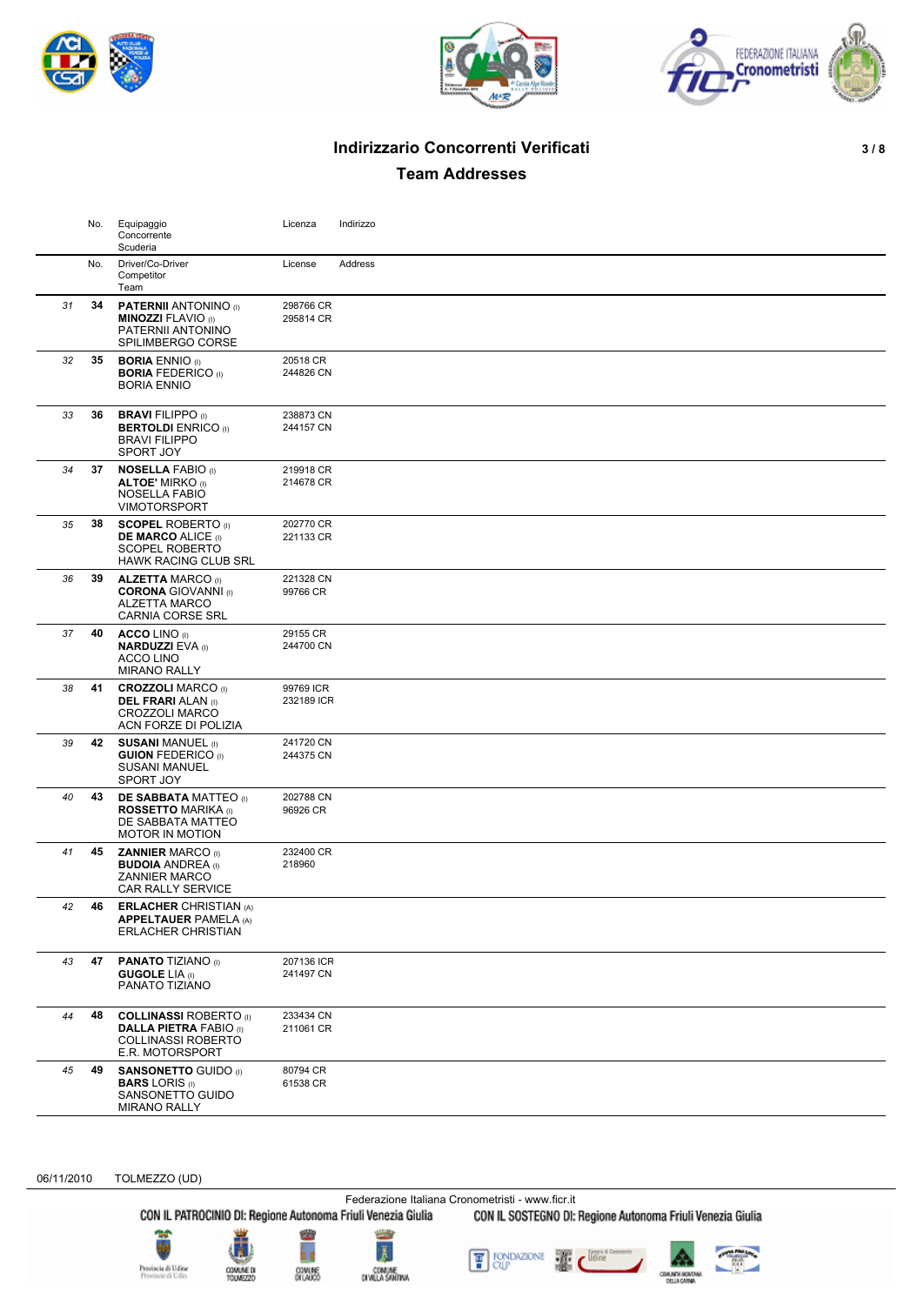





# **Indirizzario Concorrenti Verificati 4 / 8**

**Team Addresses**

|    | No. | Equipaggio<br>Concorrente<br>Scuderia                                                                              | Licenza                 | Indirizzo |
|----|-----|--------------------------------------------------------------------------------------------------------------------|-------------------------|-----------|
|    | No. | Driver/Co-Driver<br>Competitor<br>Team                                                                             | License                 | Address   |
| 46 | 50  | <b>TERPIN LUIGI (I)</b><br><b>DRIOLI PAOLO</b> (I)<br><b>TERPIN LUIGI</b><br><b>GORIZIA CORSE</b>                  | 295171<br>242474 CN     |           |
| 47 | 51  | <b>MARCHIOL MARCO (I)</b><br><b>SOLDA' GIUSEPPE (I)</b><br><b>MARCHIOL MARCO</b><br><b>FRIULI</b>                  | 53077 CR<br>36921 CR    |           |
| 48 | 52  | <b>MOLINARI</b> CRISTIAN (I)<br><b>MENEANO RAFFAELE</b> (i)<br><b>MOLINARI CRISTIAN</b><br><b>CARNIA CORSE SRL</b> | 77086 CR<br>244827 CN   |           |
| 49 | 53  | <b>CRAIGHERO ALAN (I)</b><br><b>DI BERT</b> ALESSANDRO (I)<br><b>CRAIGHERO ALAN</b>                                | 237960 ICR<br>307300 NC |           |
| 50 | 54  | <b>BELTRAMINI DIEGO</b> (I)<br><b>GOTTI</b> CLAUDIO (I)<br><b>BELTRAMINI DIEGO</b>                                 | 102694 CN<br>215451 ICR |           |
| 51 | 55  | <b>MOLINARI DENIS (I)</b><br><b>DONEDDU STEFANO</b> (i)<br><b>MOLINARI DENIS</b><br><b>CARNIA CORSE SRL</b>        | 225472 CN<br>244039 CN  |           |
| 52 | 56  | <b>MATIZ ANTONELLO</b> (I)<br><b>JASKA MARTIN</b> (I)<br><b>MATIZ ANTONELLO</b><br><b>CARNIA CORSE SRL</b>         | 200947 ICR<br>231711 CN |           |
| 53 | 57  | <b>PAPST HEIMO (A)</b><br><b>KUESS ANDREAS (A)</b><br>PAPST HEIMO                                                  |                         |           |
| 54 | 58  | <b>BIGOT ALBERTO</b> (I)<br><b>DI GIUSTO ANDREA</b> (I)<br><b>BIGOT ALBERTO</b>                                    | 245875 CN<br>200976 ICR |           |
| 55 | 59  | <b>COLONNELLO ROBERTO</b> (I)<br><b>PRIZZON ANDREA</b> (I)<br><b>TERPIN LUIGI</b><br>CAR RALLY SERVICE             | 301482 CN<br>219825 CR  |           |
| 56 | 70  | <b>FRANDOLI NICOLA (I)</b><br><b>GRASSI ALBERTO</b> (I)<br><b>FRANDOLI NICOLA</b><br><b>GORIZIA CORSE</b>          | 110242 NC<br>209987 CR  |           |
| 57 | 71  | <b>DEMUTH KLAUS (A)</b><br><b>JABORNIG KURT (A)</b><br><b>GLANLALE MOTORSPORT</b>                                  | <b>TL693</b><br>TJA1305 |           |
| 58 | 72  | <b>PELLONI JOSEF</b> (i)<br><b>MONTIGLIO ELISABETTA</b> (I)<br>PELLONI JOSEF<br><b>GORIZIA CORSE</b>               | 300615 CN<br>313540 CN  |           |
| 59 | 74  | <b>FONTANA KYD (I)</b><br><b>ANDRIOLO ALEX (I)</b><br><b>FONTANA KYD</b><br>HAWK RACING CLUB SRL                   | 103830 ICR<br>244932 CN |           |
| 60 | 75  | <b>MATTIUZ ALFIO (I)</b><br><b>DA LOZZO ANGELO (I)</b><br>MATTIUZ ALFIO<br><b>MARCA RALLY CLUB</b>                 | 220824 CN<br>19592 CR   |           |

06/11/2010 TOLMEZZO (UD)

Federazione Italiana Cronometristi - www.ficr.it<br>CON IL PATROCINIO DI: Regione Autonoma Friuli Venezia Giulia CON IL SOSTEGNO DI: Regione Autonoma Friuli Venezia Giulia





COMUME D<br>TOUMEZZE





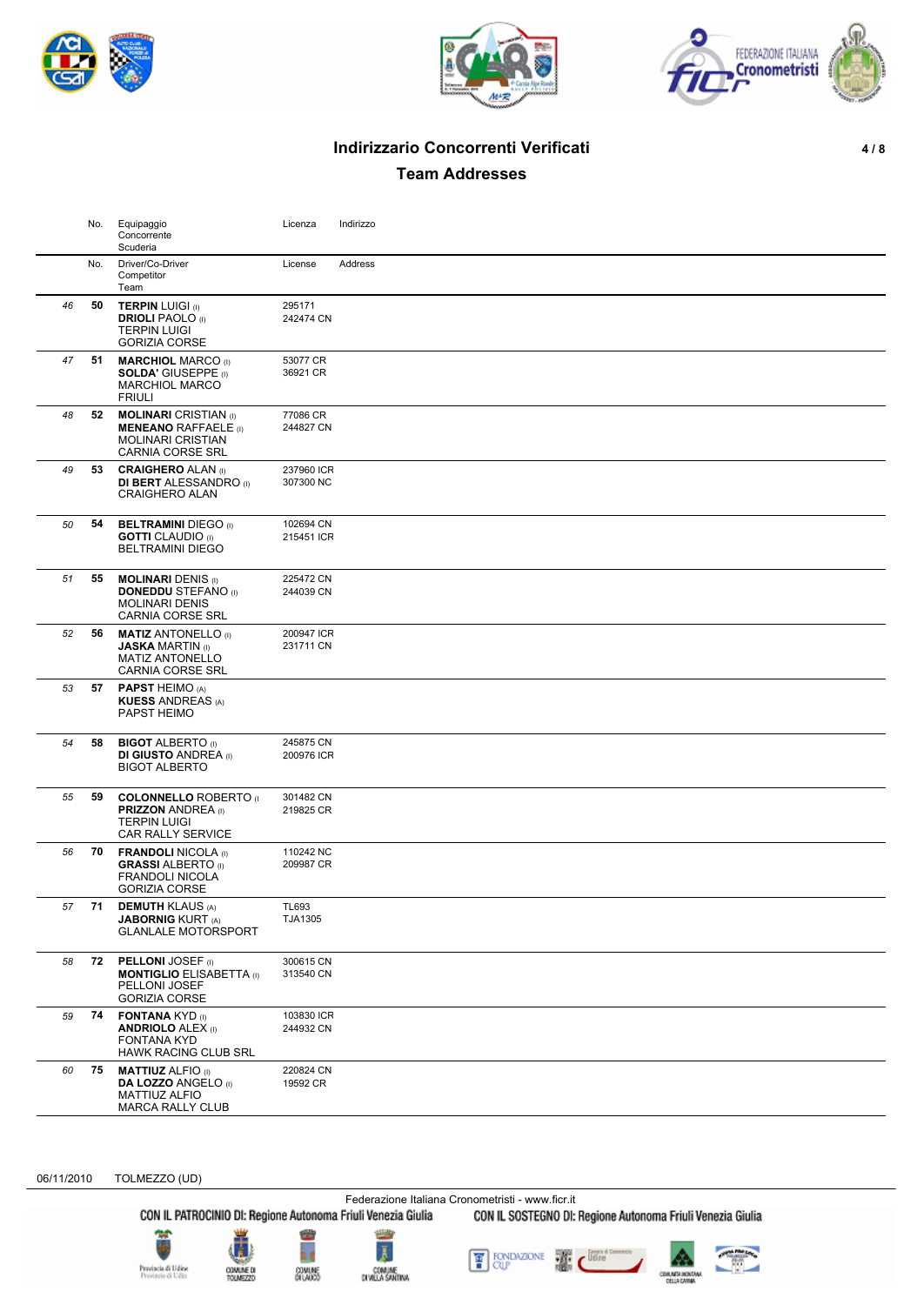





# **Indirizzario Concorrenti Verificati 5 / 8**

**Team Addresses**

|    | No. | Equipaggio<br>Concorrente<br>Scuderia                                                                             | Licenza                 | Indirizzo |
|----|-----|-------------------------------------------------------------------------------------------------------------------|-------------------------|-----------|
|    | No. | Driver/Co-Driver<br>Competitor<br>Team                                                                            | License                 | Address   |
| 61 | 76  | <b>DUCA MATTEO</b> (I)<br><b>TULLIO GIORGIA</b> (I)<br><b>DUCA MATTEO</b><br><b>SPORT JOY</b>                     | 238689 CN<br>298431 CN  |           |
| 62 | 77  | <b>NAIBO MARCO (I)</b><br><b>ROMANO ANDREA</b> (I)<br><b>NAIBO MARCO</b>                                          | 75218 ICR<br>237341 CN  |           |
| 63 | 78  | <b>MAIERON MICHELE (I)</b><br><b>PITTINO CLIO (I)</b><br><b>MAIERON MICHELE</b><br><b>CARNIA CORSE SRL</b>        | 237944 CR<br>237945 CN  |           |
| 64 | 79  | <b>PASCHINI LUCA (I)</b><br><b>GRESSANI MATTEO</b> (I)<br>PASCHINI LUCA                                           | 201590 CR<br>240357 CN  |           |
| 65 | 80  | <b>REPUTIN STEFANO</b> (I)<br><b>ARTICO KATIA</b> (I)<br>REPUTIN STEFANO<br><b>MRC SPORT</b>                      | 330760 CN<br>331480 CN  |           |
| 66 | 81  | <b>CORSO GIANANTONIO (I)</b><br><b>TAVERNA MAURO</b> (I)<br><b>CORSO GIANANTONIO</b><br>ANTARES MOTORSPORT        | 103783 CR<br>241231 CR  |           |
| 67 | 82  | <b>BUSATTO STEFANO</b> (I)<br><b>VIANELLO PAOLO</b> (I)<br><b>BUSATTO STEFANO</b><br><b>BLACK DEVILS R.T.</b>     | 28427 CR<br>43456 CR    |           |
| 68 | 83  | <b>CORTESE DIMITRI</b> (I)<br><b>VANINO NICOLA (I)</b><br><b>CORTESE DIMIRI</b><br><b>CARNIA CORSE SRL</b>        | 232909 CR<br>239844 CN  |           |
| 69 | 84  | <b>GIAQUINTO</b> GIOVANNI (I)<br><b>CERLINI</b> CRISTIAN (I)<br><b>GIAQUINTO GIOVANNI</b><br>ACN FORZE DI POLIZIA | 73617 CR<br>88253 CR    |           |
| 70 | 85  | <b>TONIUTTI MARCO (I)</b><br><b>ZANIER LUCA (I)</b><br><b>TONIUTTI MARCO</b>                                      | 245964 CN<br>319241 CN  |           |
| 71 | 86  | <b>DE NARDO MARCO (I)</b><br><b>DE LUCA MATTIA (I)</b><br>DE NARDO MARCO (I)<br><b>BL RACING</b>                  | 96505 ICR<br>228763 CN  |           |
| 72 | 87  | <b>PESSOT FABIO (I)</b><br><b>MOZ STEFANIA</b> (I)<br>PESSOT FABIO<br><b>VIMOTORSPORT</b>                         | 206030 ICR<br>235077 CR |           |
| 73 | 88  | <b>BRUSEGHIN THOMAS (I)</b><br><b>STEFANUTTO MICHAEL (I)</b><br>STEFANUTTO MICHAEL                                | 305632 CN<br>244372 CN  |           |
| 74 | 89  | <b>DE VECCHI ERNESTO</b> (i)<br><b>BERTATO DINO</b> (I)<br>DE VECCHI ERNESTO<br><b>BL RACING</b>                  | 302436 CN<br>302459 CN  |           |
| 75 | 90  | <b>LORENZON JOHNNY (I)</b><br><b>GUARINO EMILIA</b> (i)<br>LORENZON JOHNNY<br>SPILIMBERGO CORSE                   | 224091 CN<br>208121 CR  |           |

06/11/2010 TOLMEZZO (UD)

Federazione Italiana Cronometristi - www.ficr.it<br>CON IL PATROCINIO DI: Regione Autonoma Friuli Venezia Giulia CON IL SOSTEGNO DI: Regione Autonoma Friuli Venezia Giulia





COMUNE D





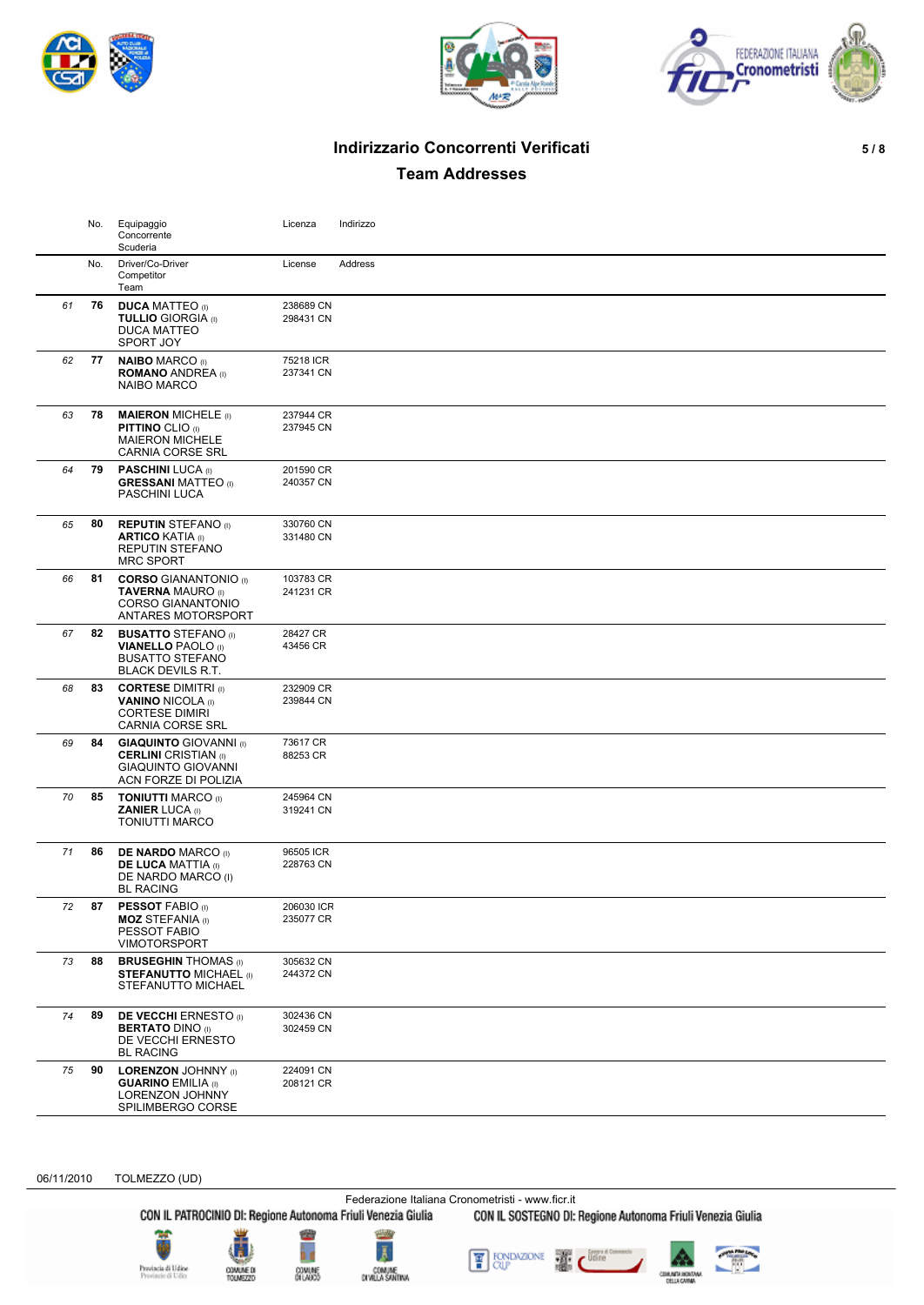





# **Indirizzario Concorrenti Verificati 6 / 8**

**Team Addresses**

|    | No.    | Equipaggio<br>Concorrente<br>Scuderia                                                                                  | Licenza                 | Indirizzo |
|----|--------|------------------------------------------------------------------------------------------------------------------------|-------------------------|-----------|
|    | No.    | Driver/Co-Driver<br>Competitor<br>Team                                                                                 | License                 | Address   |
| 76 | 92     | <b>PILAT ROBERTO</b> (I)<br><b>SIGNOROTTO FULVIO (I)</b><br>PILAT ROBERTO<br><b>MARCA RALLY CLUB</b>                   | 228273 CN<br>223933 CR  |           |
| 77 | 93     | <b>CAMPEIS ALEX DANIELE</b> (I)<br><b>TOFFOLI MAURO (I)</b><br><b>CAMPEIS ALEX DANIELE</b><br><b>CAR RALLY SERVICE</b> | 297603 C23<br>238424 CN |           |
| 78 | 94     | <b>VENICA DANIELE (I)</b><br><b>DE CORTI ENRICO</b> (I)<br>DE CORTI ENRICO                                             | 243055 CN<br>202200 CN  |           |
| 79 | 95     | <b>FANTON MARCO</b> (I)<br><b>CONTADO ILEANA (I)</b><br><b>FANTON MARCO</b><br><b>G.S. PROMOTION</b>                   | 201629 ICR<br>245030 CN |           |
| 80 | 96     | <b>FRANCHI MASSIMILIANO</b> (I)<br><b>FRANCHI</b> SIMONE (I)<br><b>FRANCHI MASSIMILIANO</b><br><b>MODENA CORSE</b>     | 237107 CN<br>300670 CN  |           |
| 81 | 97     | <b>TONIN LUCIO (I)</b><br><b>BOGO LORENZO</b> (I)<br><b>TONIN LUCIO</b><br><b>VIMOTORSPORT</b>                         | 211795 CR<br>230283 CR  |           |
| 82 | 98     | <b>PIANCA GIOVANNI</b> (I)<br><b>BAZZI MONICA</b> (I)<br>PIANCA GIOVANNI<br><b>MARCA RALLY CLUB</b>                    | 47319 CR<br>47324 CR    |           |
| 83 | 99     | <b>BUCCINO MICHELE</b> (I)<br><b>CODROMAZ FRANCO (I)</b><br><b>BUCCINO MICHELE</b><br><b>VIMOTORSPORT</b>              | 205501 CR<br>300419 CR  |           |
| 84 | 100    | <b>MARCHIOL GIANNI</b> (I)<br><b>GOI DEBORA</b> (I)<br><b>MARCHIOL GIANNI</b><br><b>FRIULI</b>                         | 16566 B<br>216341 CR    |           |
|    | 85 101 | <b>BERTOLUTTI GIUSEPPE (I)</b><br><b>'EL DANDI'</b> (I)<br><b>BERTOLUTTI GIUSEPPE</b><br>SPORT JOY                     | 51278 CN<br>228180 CR   |           |
| 86 | 102    | <b>RONCHI</b> CRISTIAN (I)<br><b>SANSON MANUEL (I)</b><br>RONCHI CRISTIAN<br><b>RED WHITE</b>                          | 236860 CN<br>304652 C23 |           |
|    | 87 103 | <b>COLJA FABRIZIO</b> (I)<br><b>BENOSSI LUCA (I)</b><br><b>COLJA FABRIZIO</b><br><b>FRIULI</b>                         | 216520 ICR<br>75497 ICR |           |
| 88 | 104    | <b>CUSSIGH PAOLO</b> (I)<br><b>SAPIENZA LUCIANO</b> (I)<br><b>CUSSIGH PAOLO</b><br><b>FRIULI</b>                       | 83381 CR<br>51252 CR    |           |
| 89 | 105    | <b>CANNONE FRANCESCO (I)</b><br><b>SPINELLO MATTEO (I)</b><br><b>CANNONE FRANCESCO</b>                                 | 214999 CN<br>244959 CN  |           |
| 90 | 106    | <b>SUSANI LUCA (I)</b><br><b>QUARINA DENNY (I)</b><br>SUSANI LUCA (I)<br>SPORT JOY                                     | 240061 CN<br>239317 CN  |           |

06/11/2010 TOLMEZZO (UD)

Federazione Italiana Cronometristi - www.ficr.it<br>CON IL PATROCINIO DI: Regione Autonoma Friuli Venezia Giulia CON IL SOSTEGNO DI:

CON IL SOSTEGNO DI: Regione Autonoma Friuli Venezia Giulia









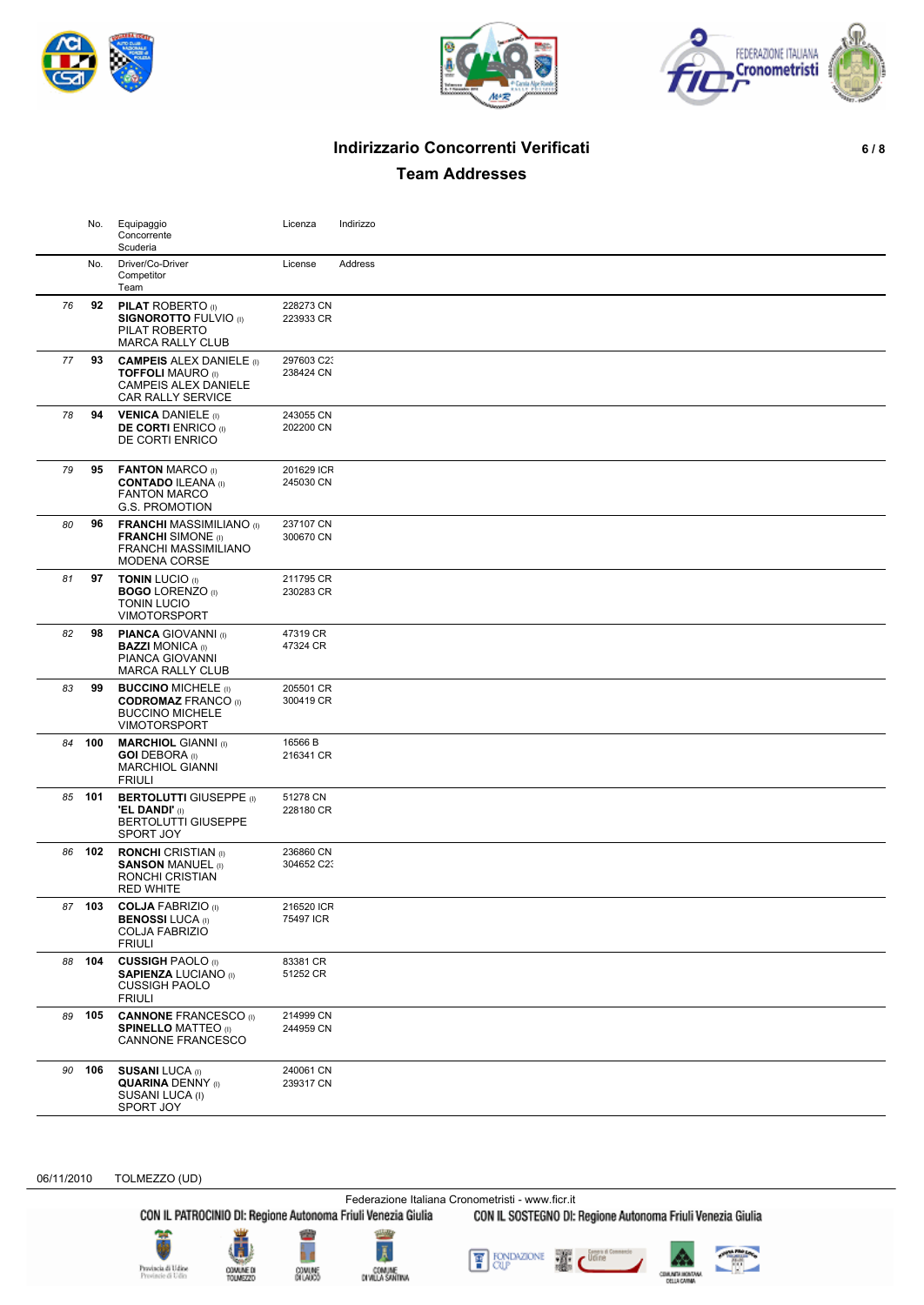





# **Indirizzario Concorrenti Verificati 7 / 8**

**Team Addresses**

|     | No.     | Equipaggio<br>Concorrente<br>Scuderia                                                                     | Licenza                  | Indirizzo |
|-----|---------|-----------------------------------------------------------------------------------------------------------|--------------------------|-----------|
|     | No.     | Driver/Co-Driver<br>Competitor<br>Team                                                                    | License                  | Address   |
|     | 91 107  | <b>BARICHELLO DAVID (I)</b><br><b>CRAIGHERO MARIKA</b> (I)<br><b>BARICHELLO DAVID</b><br><b>RED WHITE</b> | 304589 CN<br>241317 CN   |           |
|     | 92 108  | <b>GIATTI NICOLA</b> (I)<br><b>CELLA DANILO</b> (I)<br><b>GIATTI NICOLA</b><br><b>CARNIA CORSE SRL</b>    | 81116 CN<br>200952 CR    |           |
| 93  | 109     | <b>PARONUZZI STEFANO</b> (I)<br><b>MATTIOZ LARISSA</b> (I)<br>PARONUZZI STEFANO<br>A.S.D. SUPER 2000      | 212896 CR<br>234813 CN   |           |
|     | 94 110  | <b>BELTRAME GABRIELE (I)</b><br><b>PICENO DENIS (I)</b><br><b>BELTRAME GABRIELE</b>                       | 318300 CN<br>302082 C23  |           |
|     | 95 111  | <b>BRESSAN ANDREA</b> (I)<br><b>DE STEFANI LUCA (I)</b><br>BRESSAN ANDREA<br><b>SUPER 2000</b>            | 306880 CN<br>297056 C23  |           |
| 96  | 112     | <b>CHIUCH ANDREA</b> (I)<br><b>CORREDIG ALESSANDRO</b><br><b>CHIURCH ANDREA</b><br>SPORT JOY              | 296266 CR<br>301464 CN   |           |
|     | 97 113  | <b>SOSOL ALBERT</b> (i)<br><b>CERETTI MICHELE (I)</b><br>SOSOL ALBERT                                     | 46285 CR<br>52332 CR     |           |
|     | 98 114  | <b>MUSER LUCA</b> (I)<br><b>SPANGARO THOMAS (I)</b><br><b>MUSER LUCA</b><br>ACN FORZE DI POLIZIA          | 245909 CN<br>239760 CN   |           |
|     | 99 115  | <b>MARCON ANDREA</b> (I)<br><b>MARCON</b> ALBERTO (I)<br><b>MARCON ANDREA</b><br><b>MARCA RALLY CLUB</b>  | 204925 CR<br>299832 C23  |           |
| 100 | 116     | <b>MARTINIS ANGELO</b> (I)<br><b>IUSSA CRISTINA</b> (I)<br><b>MARTINIS ANGELO</b><br><b>SPORT JOY</b>     | 42690 CR<br>229874 CR    |           |
|     | 101 117 | <b>ERMEN MATTEO</b> (I)<br><b>VISINTINI</b> LEONARDO (I)<br><b>ERMEN MATTEO</b><br>FORUM JULII HC         | 239055 CN<br>102665 CR   |           |
|     | 102 118 | <b>POLONIA</b> VANESSA (I)<br><b>DEFENT ELISA</b> (I)<br>POLONIA VANESSA<br><b>MRC SPORT</b>              | 240447 ICR<br>237434 ICR |           |
| 103 | 119     | <b>TERPIN ERIK (I)</b><br><b>POVSIC PETER (I)</b><br><b>TERPIN ERIK</b><br><b>GORIZIA CORSE</b>           | 299263 ICR<br>210991 CN  |           |
| 104 | 120     | <b>'JULLI'</b> (I)<br><b>DE LUCA CORRADO</b> (I)<br>JULLI<br>ACN FORZE DI POLIZIA                         | 92944 CR<br>299036 CN    |           |
|     | 105 121 | <b>DRIGO MANUEL (I)</b><br><b>CALABRETTA PAOLO</b> (I)<br><b>DRIGO MANUEL</b><br><b>MRC SPORT</b>         | 299689 C23<br>295759 C23 |           |

06/11/2010 TOLMEZZO (UD)

Federazione Italiana Cronometristi - www.ficr.it<br>CON IL PATROCINIO DI: Regione Autonoma Friuli Venezia Giulia CON IL SOSTEGNO DI: Regione Autonoma Friuli Venezia Giulia





ĥ d

COMUNE<br>DILAUCO